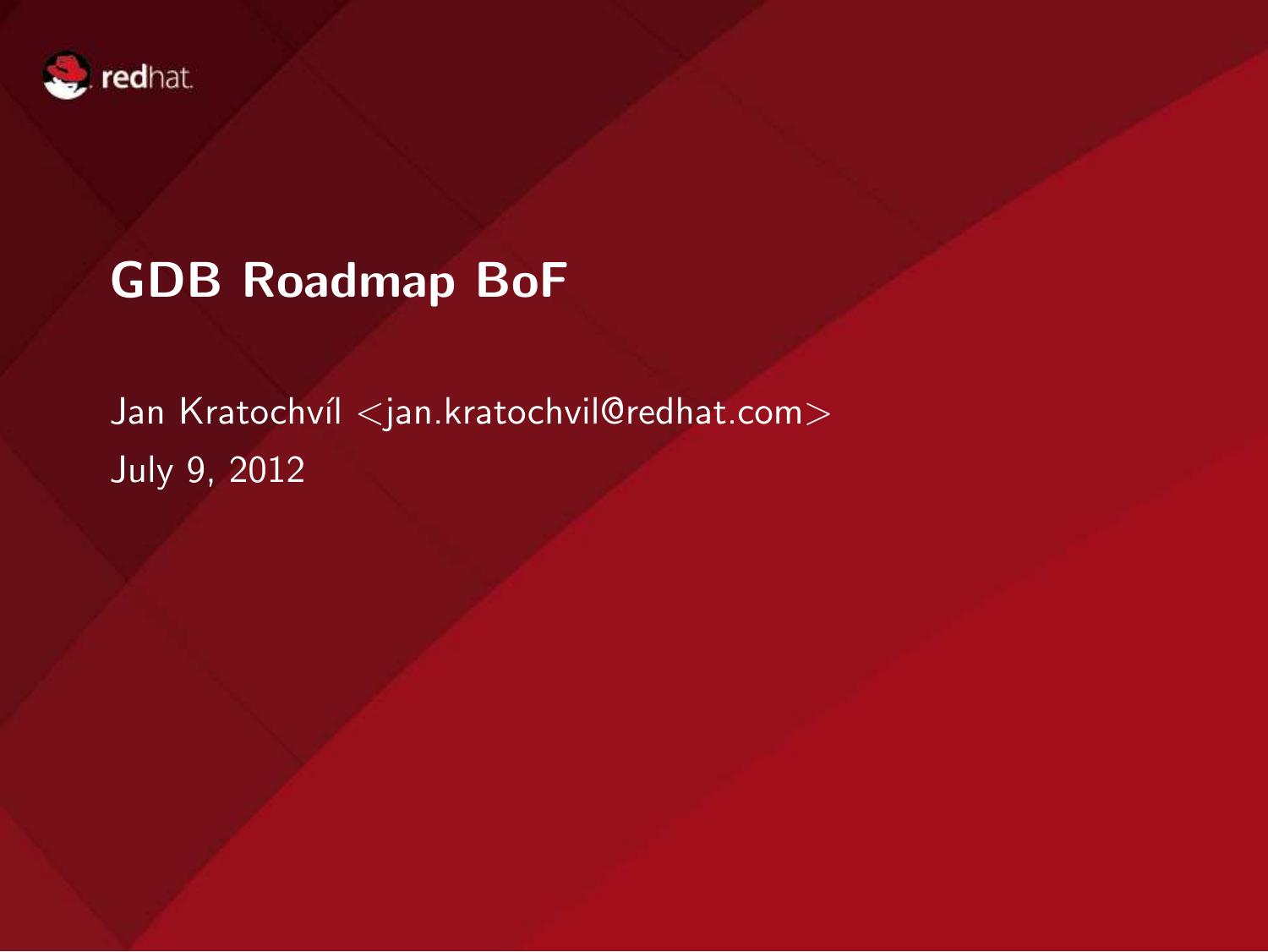

## Agenda

- Archer Roadmap
- $C++P$ arser
- Fix–and–Continue
- $\overline{G}$  GDB in C++
- C Plugins vs. Python Scripting
- Maintenance Issues  $\mathbb{R}^n$
- Regression Tester
- Tcl/DejaGnu of the testsuite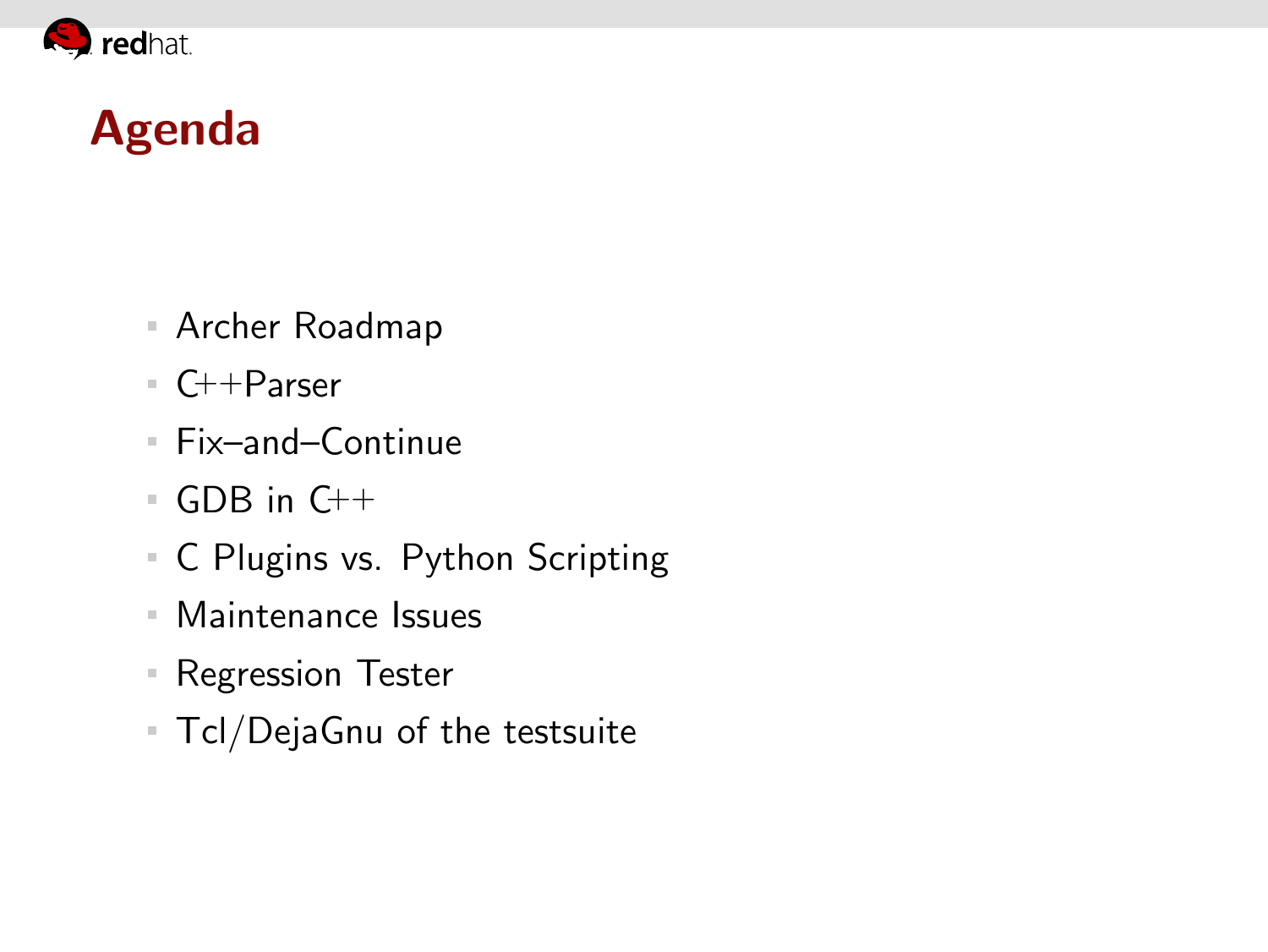

## Archer Roadmap

- Archer draft patches hosting
	- <http://sourceware.org/gdb/wiki/ProjectArcher>
	- <git://sourceware.org/git/archer.git>
	- <http://sourceware.org/ml/archer/>
- real RFE list, sourceware.org BZ is still unsorted
- free read/write GIT repository (sourceware account needed)
- highlights
	- C++parser GDB's own parser, GCC, LLVM
	- fix–and–continue
	- $\blacksquare$  linux–nat replacement by gdbserver
	- $\overline{a}$ ...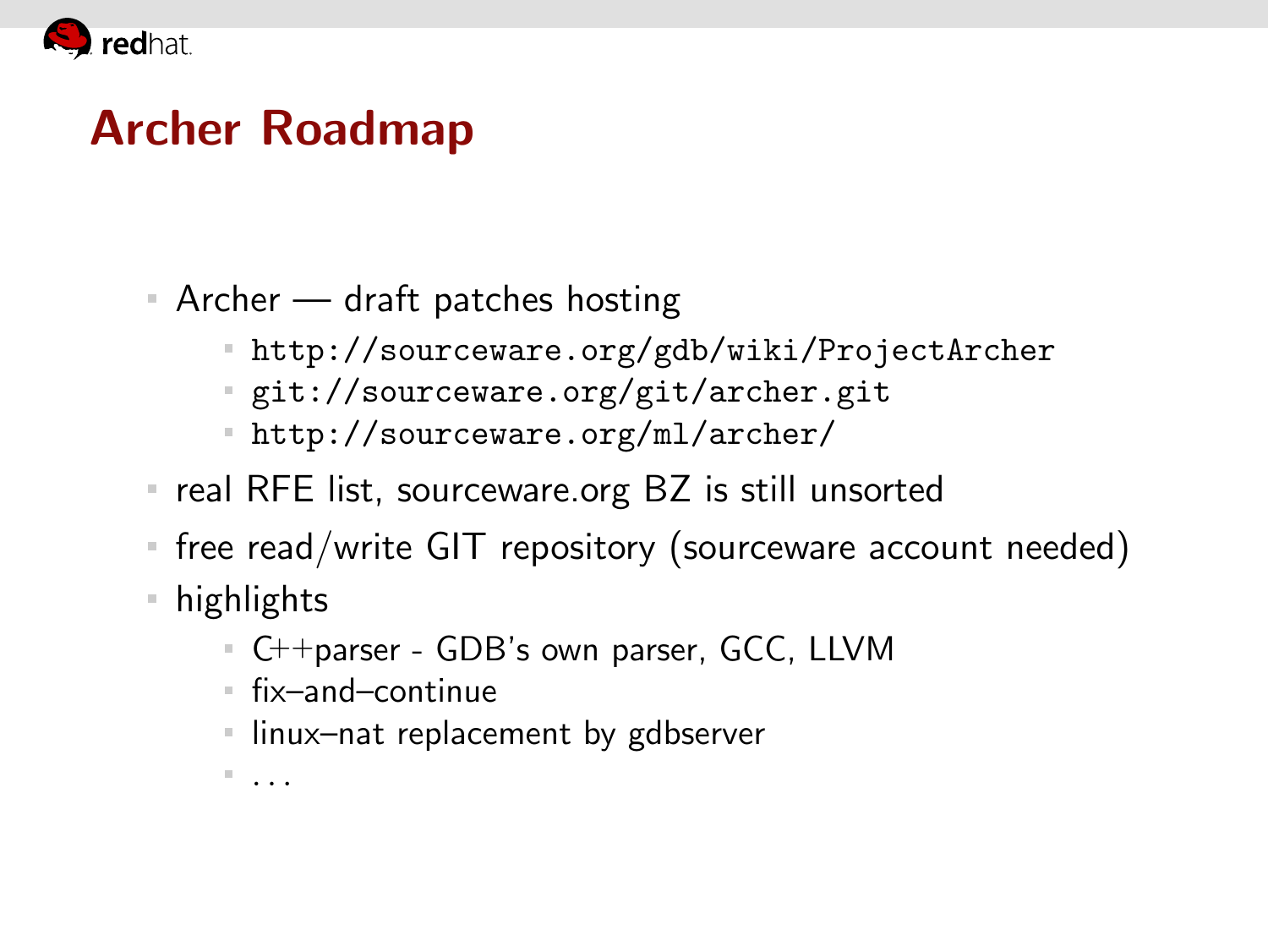

#### C++Parser

- GCC based by Keith Seitz: archer-expr-plugin
	- <http://sourceware.org/ml/archer/2011-q1/msg00122.html>
	- slow, up to 10 seconds
- GDB's own parser will never match perfectly
- always unsupported (unless LLVM JIT):  $\equiv$ 
	- $($ { embedded; statement; })
	- passing  $C+11$  lambda functions by hand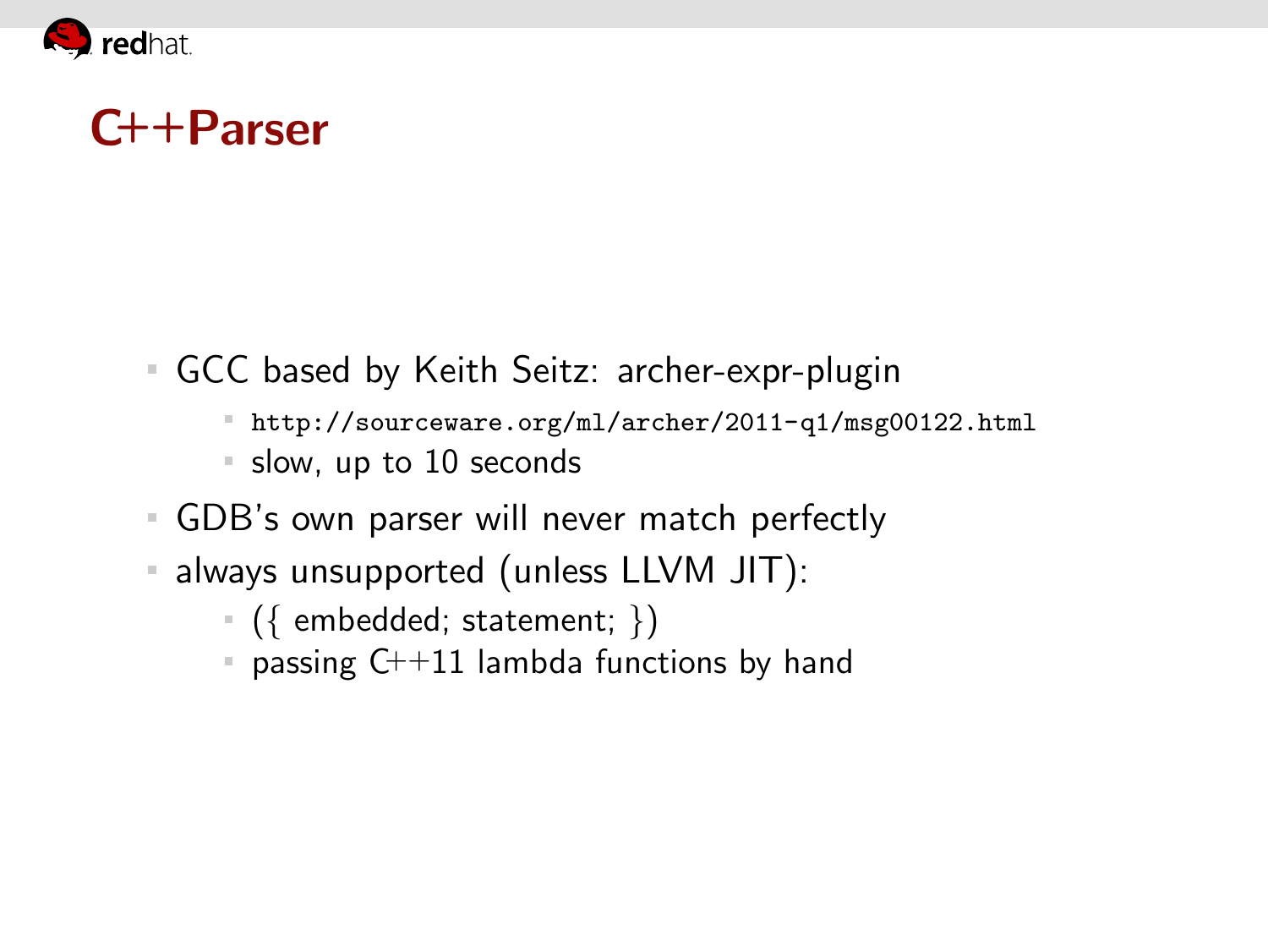

### Fix–and–Continue

- implemented for gdb–6.3 by Apple
	- Jason Molenda:  $\mathbb{R}^2$
	- <http://sourceware.org/ml/gdb/2003-06/msg00531.html>
	- <http://opensource.apple.com/source/gdb/gdb-1752/>
- $\blacksquare$  nop in the prologue to insert *jmp*
- new function as  $-fPIC$  –shared
- dlopen-ed
- $\blacksquare$  issue of static symbols redirection (not using GOT)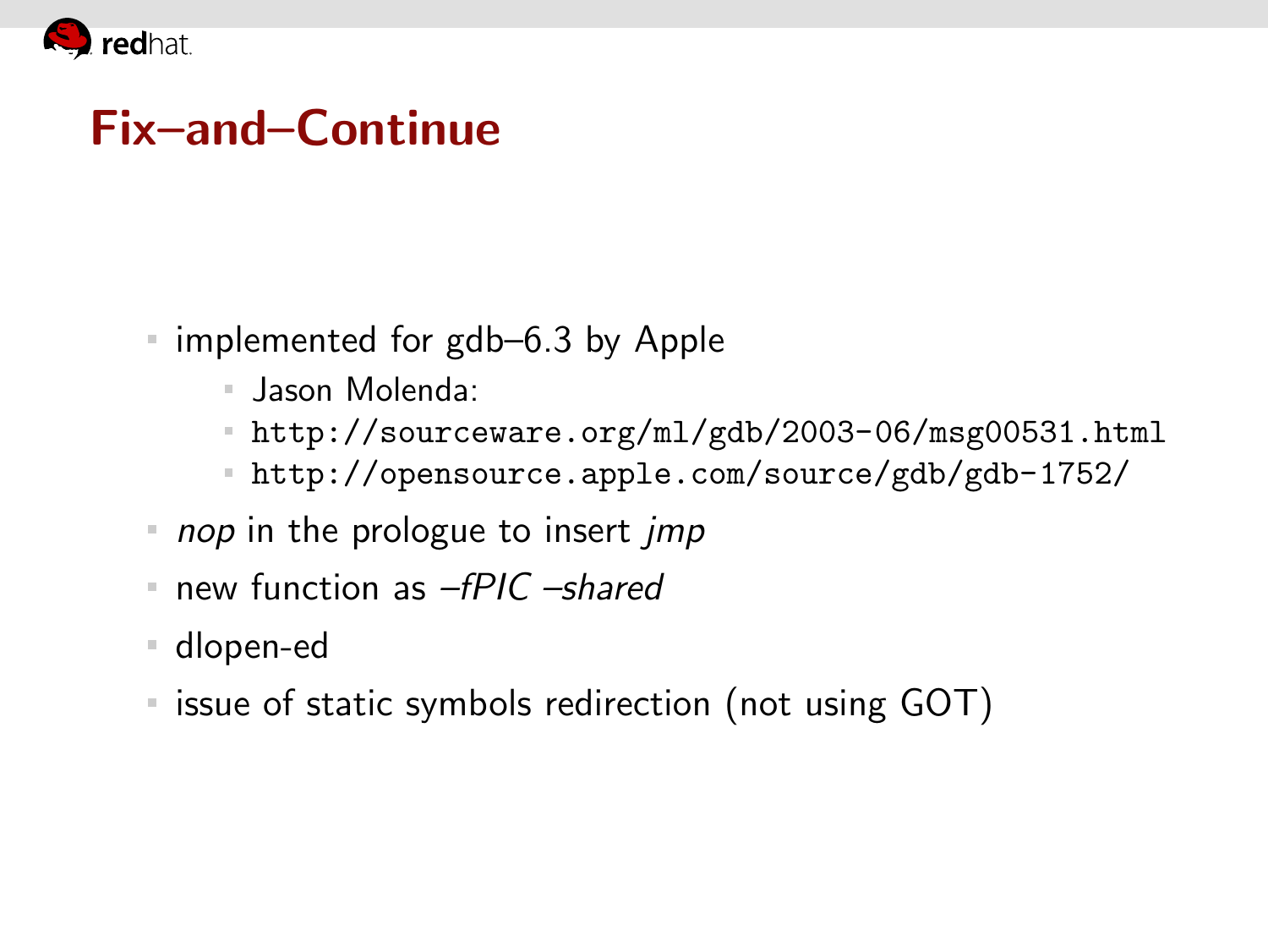

## GDB in C++

- benefits listed by Tom Tromey
	- <http://sourceware.org/ml/gdb/2012-04/msg00044.html>
	- some bugfixes needed due to GDB's own  $C++-$ in-C framework
- remains bootstrapping of new archs
	- <http://gcc.gnu.org/wiki/CppBuildStatus>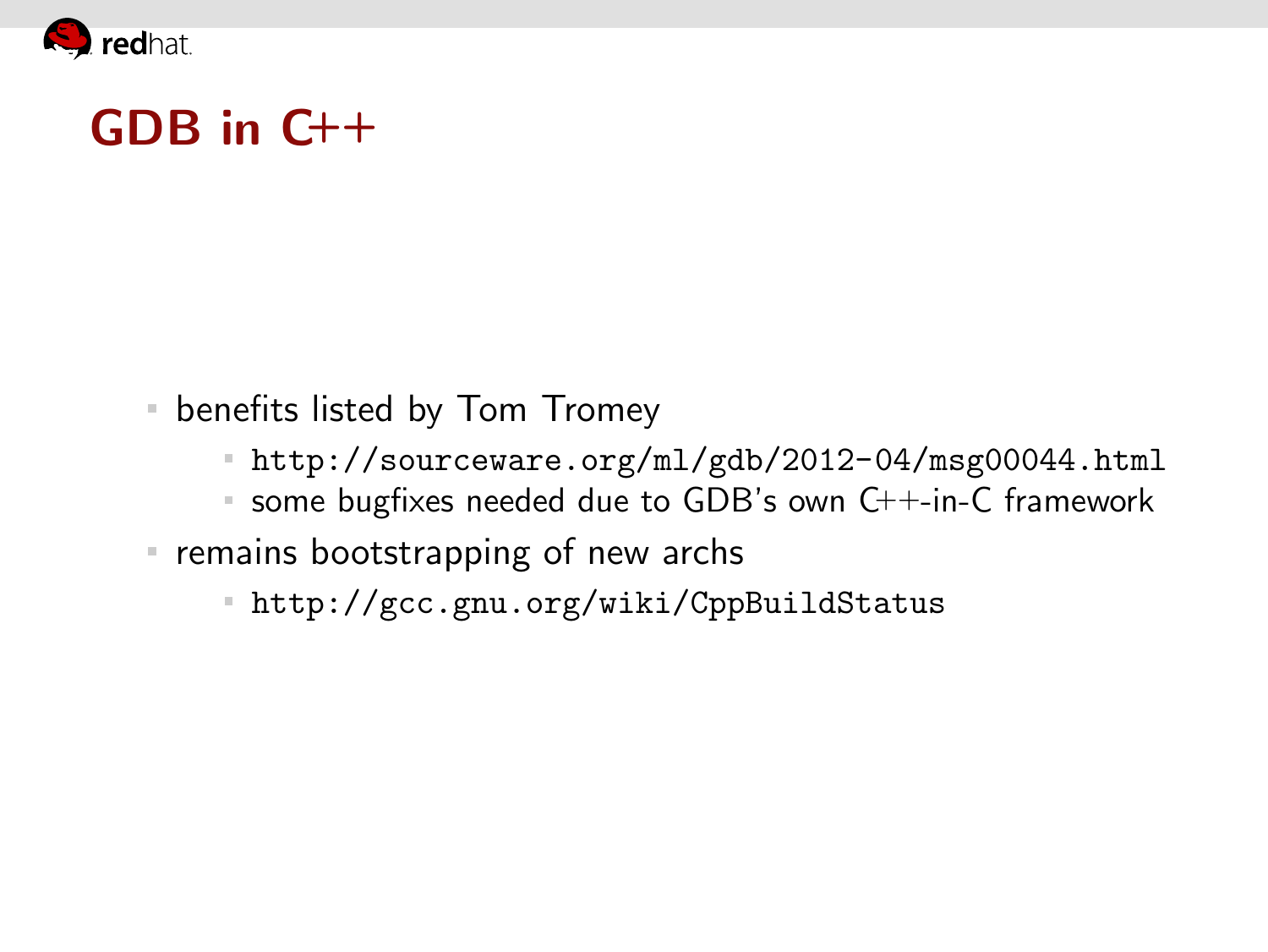

# C Plugins vs. Python Scripting

- sometimes people ask for (non-existing) plugins API (=C)  $\blacksquare$  they are given existing Python API
- GDB jit–reader exists (+reqd plugin is GPL compatible)
- GCC has now fresh gcc-python, comparison?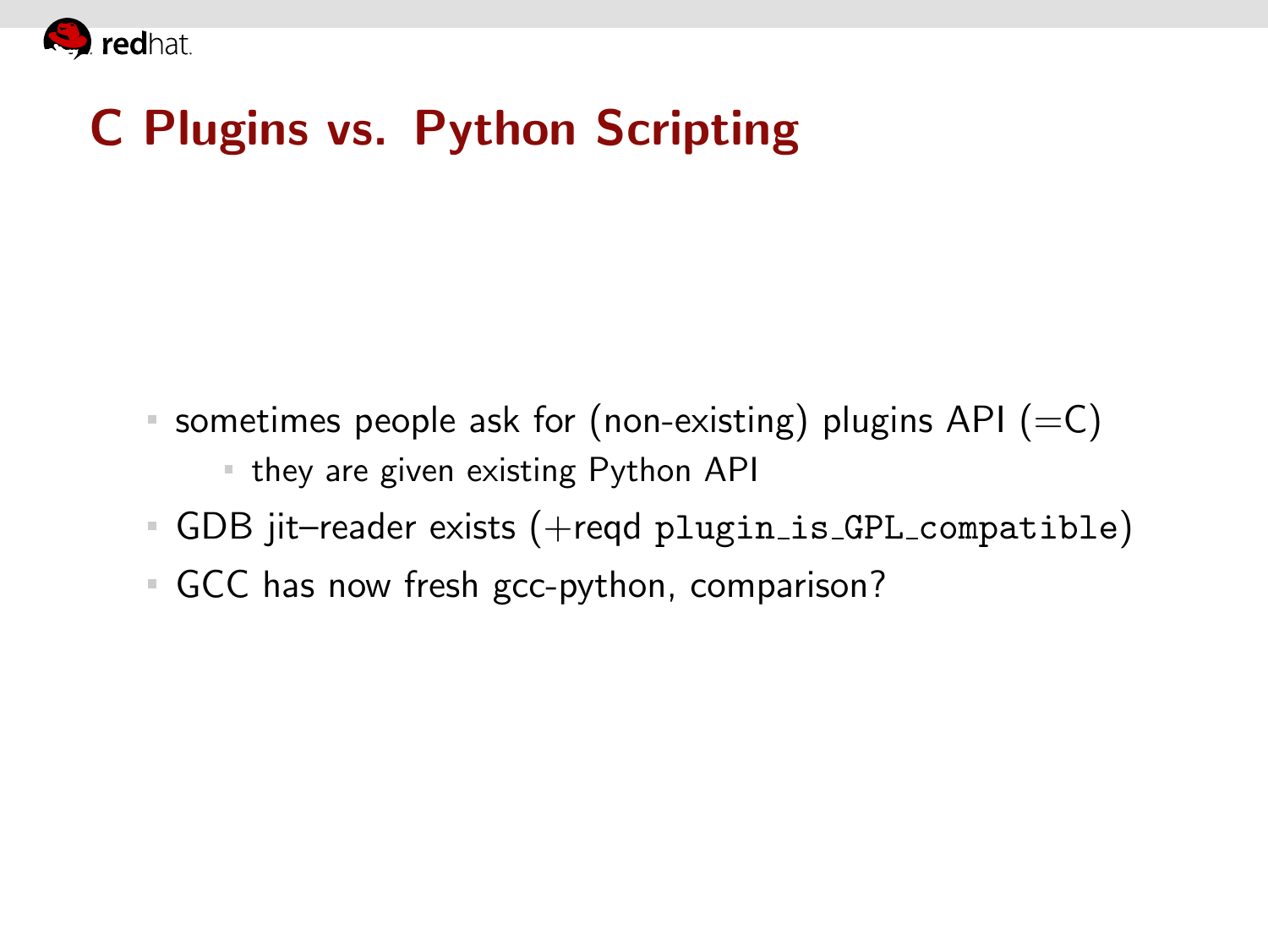

### Maintenance Issues

- patch tracking, technical reviewing (Pending Patches BoF)
	- Rietveld extension  $\bar{\alpha}$
- conversion to GIT
- **regression tester**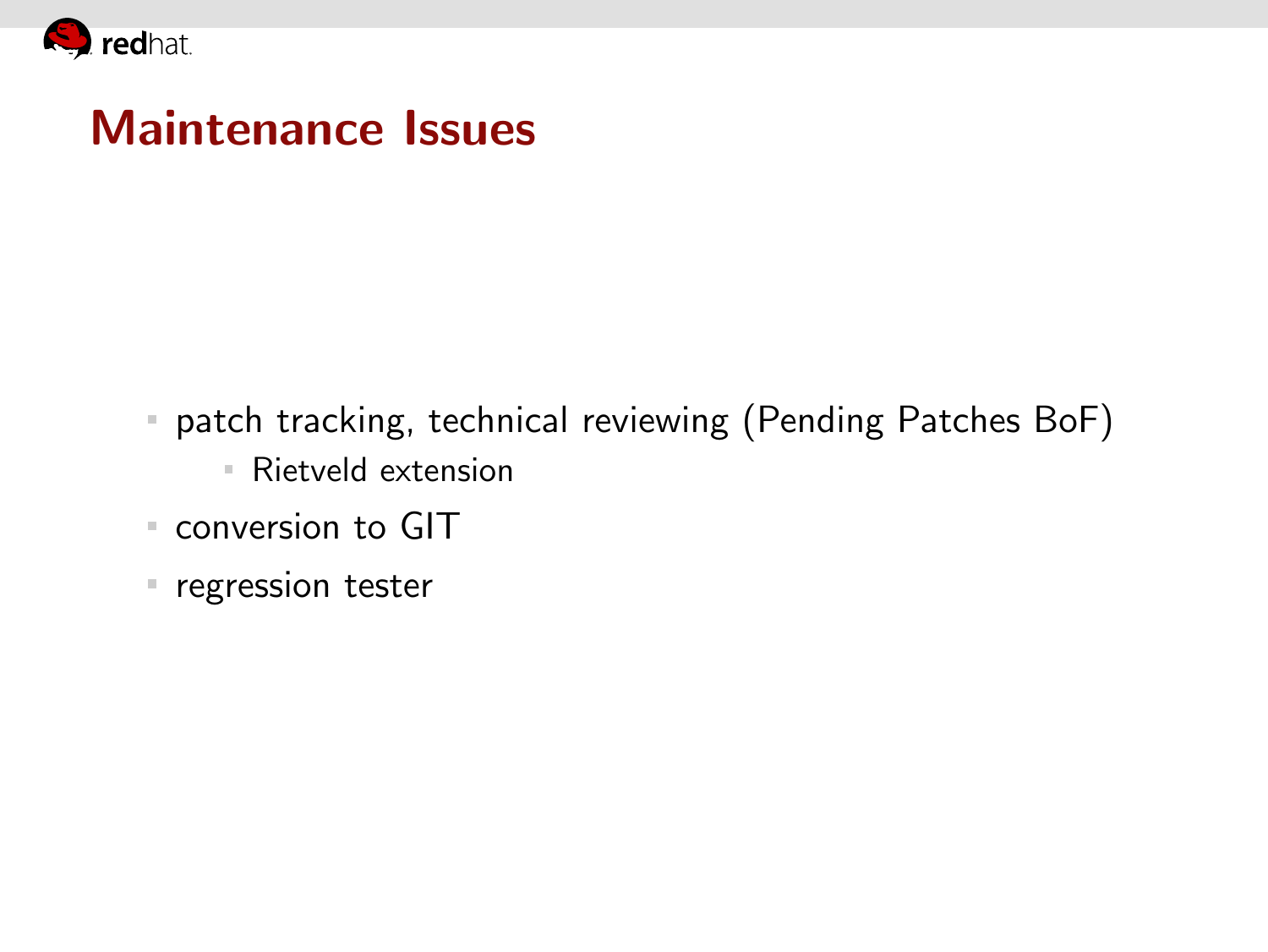

### Regression Tester

- no public service (besides GCC compile farm hosts)
- GDB (and GCC) automated testing is post-commit
- security: public service or existing contributors?
- many combinations (DWARF2–4, stabs, archs etc.)  $\overline{ }$  one run is 3 hours
- **hammock: insecure, no non-mock compatible OSes**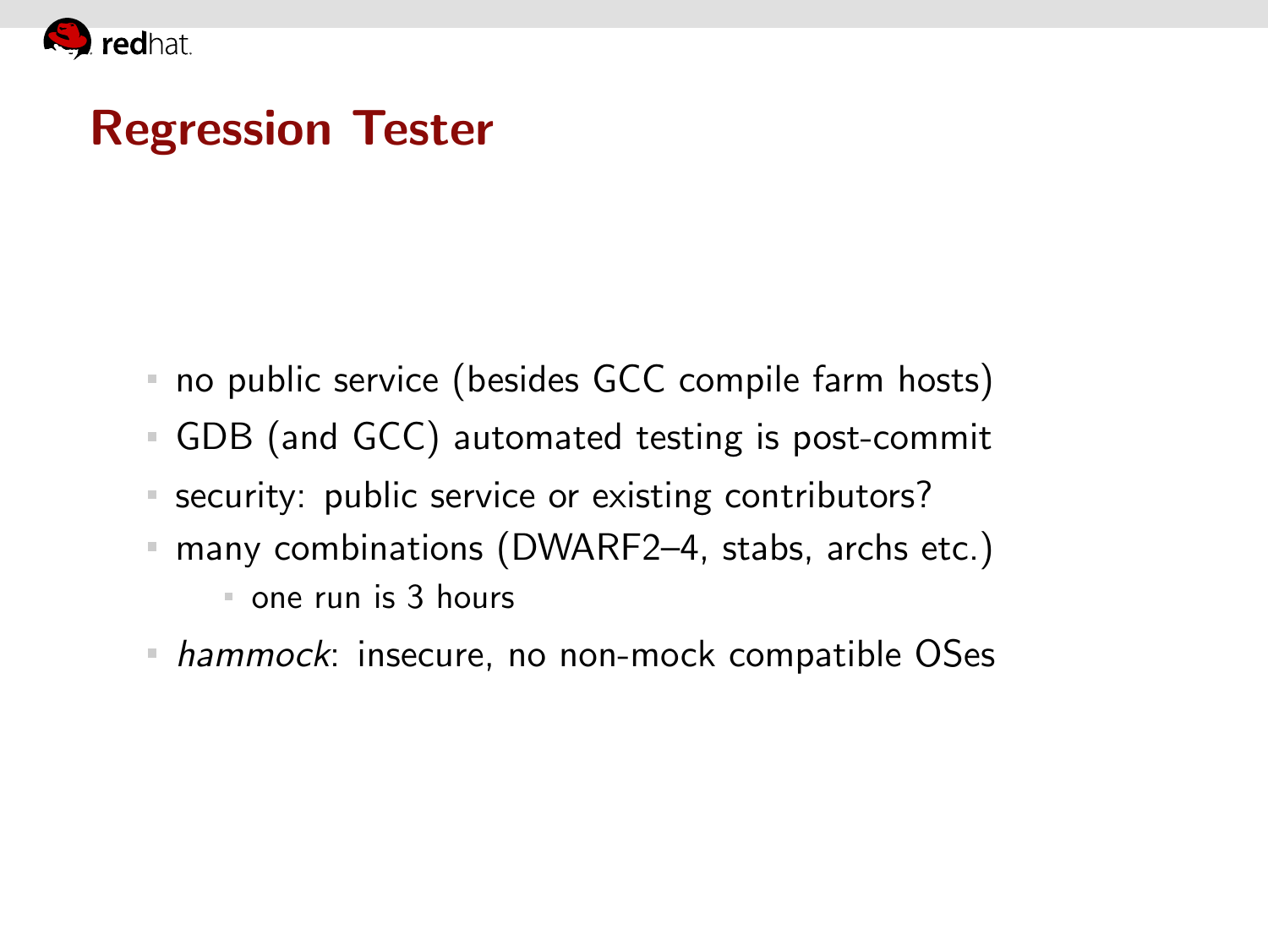

# Tcl/DejaGnu of the testsuite

- difficult for new contributors, repeating mistakes
	- two kinds of escaping, anchoring,
	- $\blacksquare$  out of command sync (missing  $\text{\$gdb\_prompt}$ ), ...
- repeating mistakes even by long-term contributors
- compatibility with existing board files
- existing remote host and remote target setups
- it should not be based on the CLI interface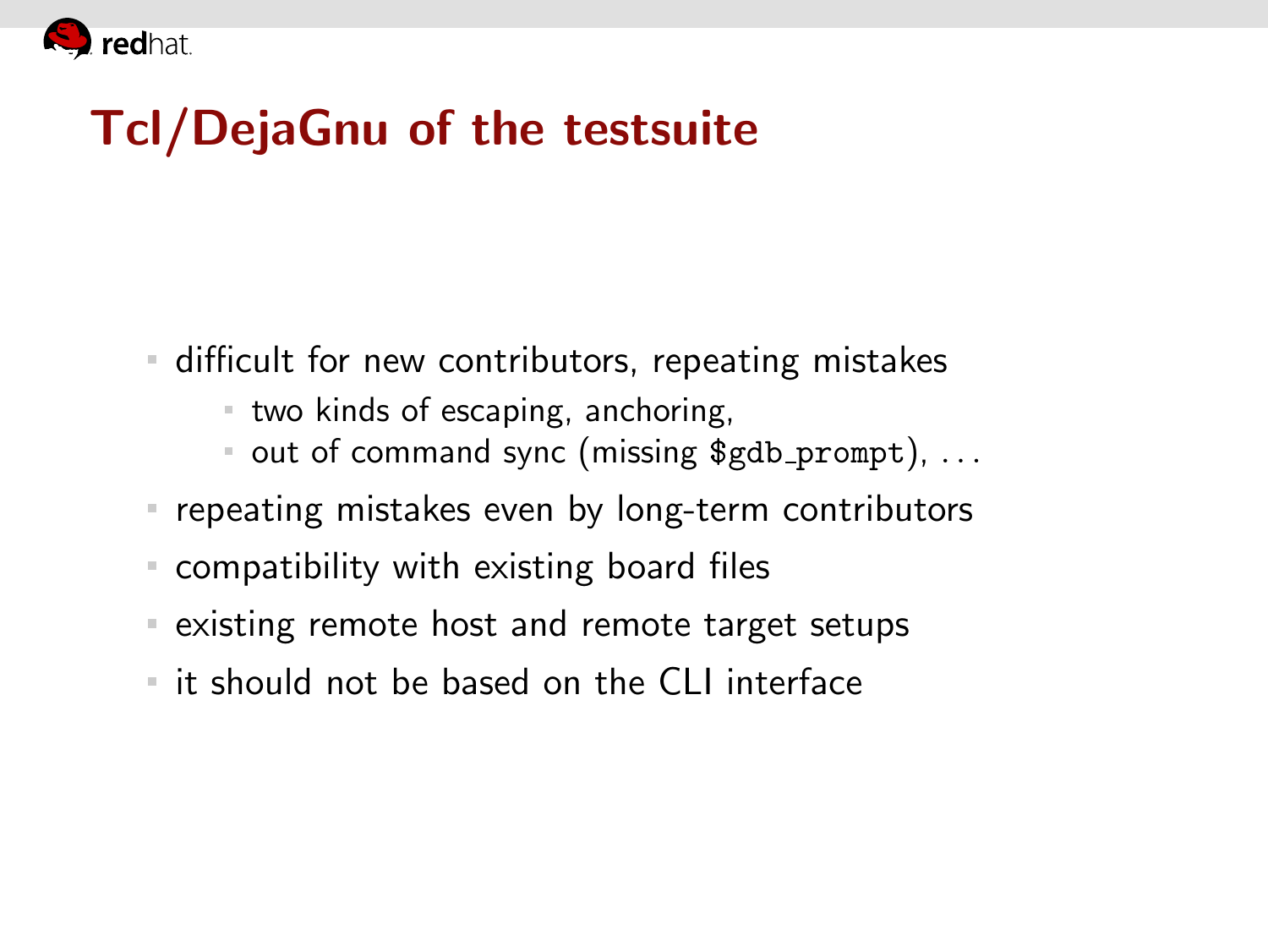

# Project - VLA - Dynamic Types

 $=$  Variable Length Arrays: char array [param + 1]

- abstract types and value-bound types exist
- fully dynamic accessors or check typedef-like constification?
- slow vs. need of two inferior type types (struct type  $*)$ ).